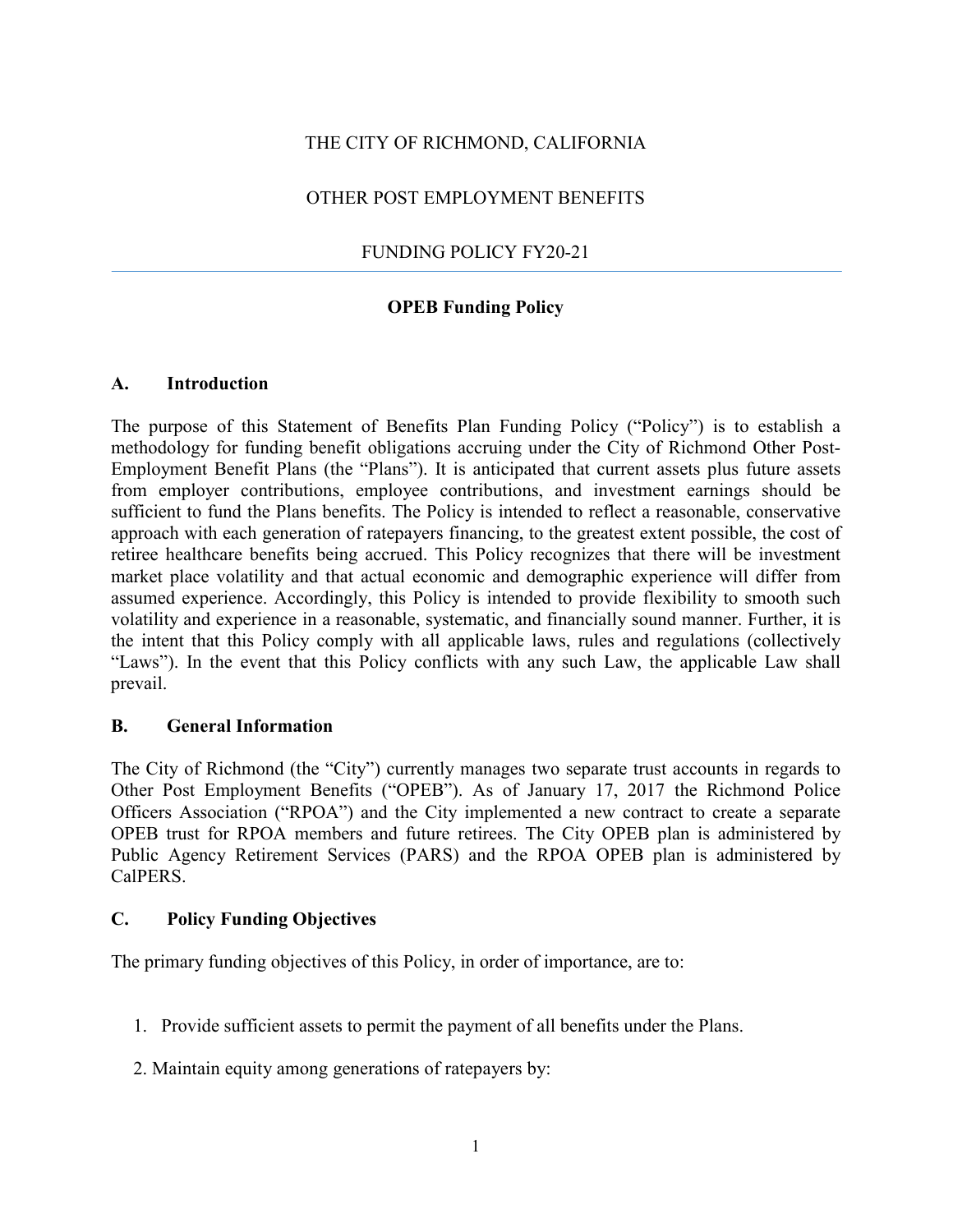- a. Establishing improvement, on a projected basis, in the Plan's Funded Ratio, as defined in the Glossary, such that it approaches 100% over a given period of time;
- b. Amortizing the Unfunded Actuarial Accrued Liability, as defined in the Glossary, over fixed periods, specified below.
- 3. Minimize the volatility of the employer's annual contributions by smoothing investment gains and losses over a period of years. Smoothing investment returns over a period of years recognizes that investment performance will fluctuate, and only by coincidence will it exactly equal the assumed rate of return for any given year. It is anticipated that this approach may reduce volatility within the calculation of the Unfunded Actuarial Accrued Liability and the actuarially determined contribution rate.

#### **D. Funding Guidelines**

This Policy establishes guidelines for setting the employer contribution rate.

1. Actuarial Valuations

The Plan's actuary shall conduct an actuarial valuation biennially, based on actual Plans data, to determine funding progress as well as employer contributions for the following two fiscal years.

- 2. Actuarially Determined Contribution Rate
	- a. The actuarial valuation report shall include calculation of a recommended Actuarially Determined Contribution (ADC) rate. The ADC is intended to fund new OPEB liabilities as they are earned each year (the Normal Cost) plus an amortization of the existing Unfunded Actuarial Accrued Liability (UAAL).
	- b. The UAAL amortization component shall consist of:
		- i. The initial UAAL amortized as a level dollar amount over a fixed 20-year period.
		- ii. Future unexpected changes in plan liabilities or assets at each valuation date shall each be amortized in "layers" as level dollar amounts over separate, fixed 20-year periods.
	- c. The ADC shall be reduced by the expected employee contributions to arrive at a net Actuarially Determined Employer Contribution (ADEC) rate. This target contribution rate may be expressed as a dollar amount or as a percent of payroll.
	- d. The ADEC shall be further reduced by the amount of annual retiree benefits payments (Implicit Subsidy and/or Explicit Subsidy payments) which are paid from the City's general assets but not reimbursed by the OPEB trusts.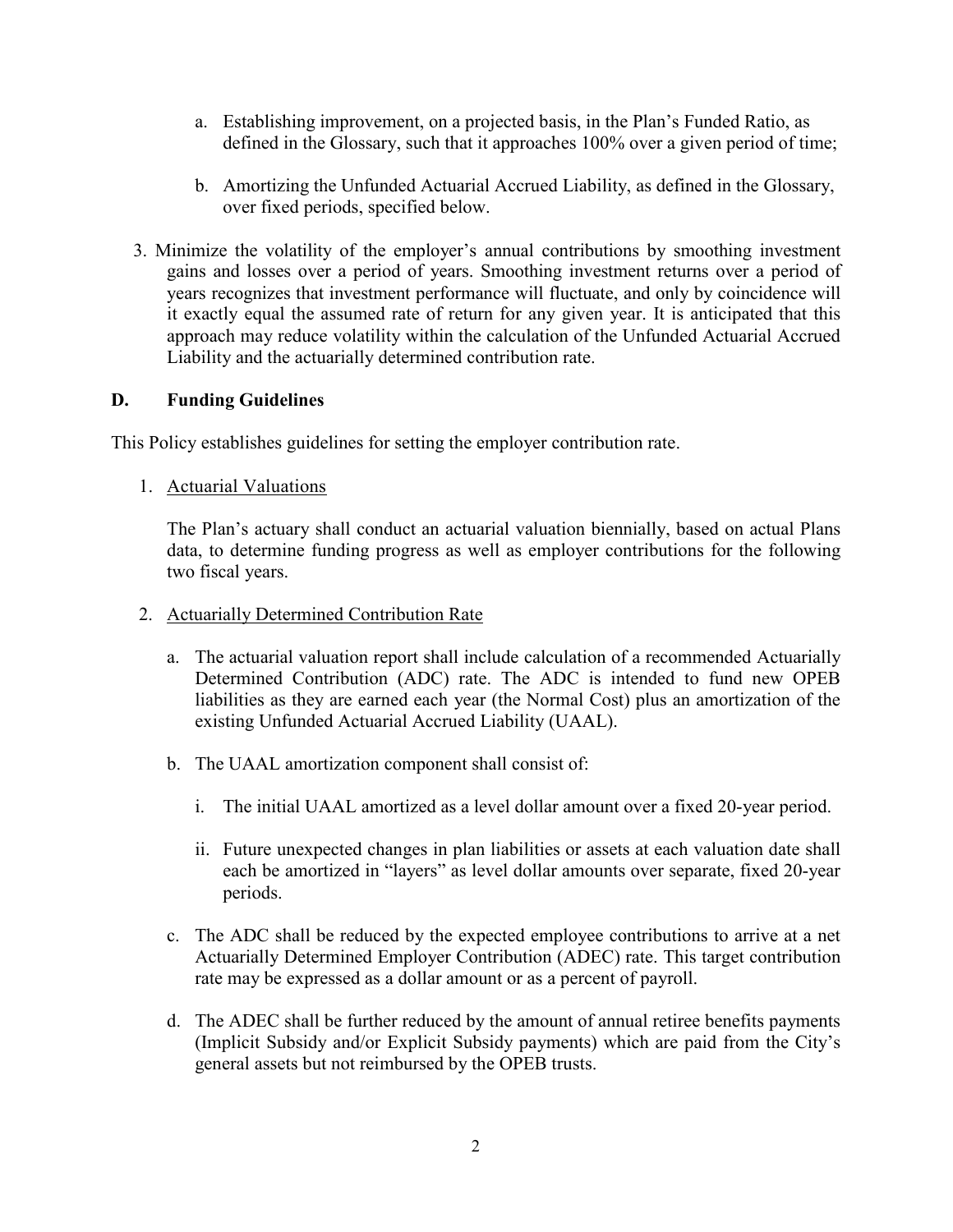## 3. Funding Policy Contribution Rate

Coordination of the Plan's Funding and Investment Policies will attempt to minimize the volatility of the employer's contribution.

- a. The City will meet the objective of placing into Trusts half of any one-time revenues.
- b. The City will place half of any year-end surplus in excess of the City's Minimum Reserve Policy into the Trusts.
- c. The City will seek to contribute the Actuarially Determined Contribution rate annually, though it maintains the flexibility to reduce contributions when fiscally necessary.
- d. For the purposes of the ADC calculation, investment return assumptions will be evaluated by an independent investment advisor on a regular basis (at a minimum of every two years), and should reflect the nature of the investments held in the Plans, and the historical and projected return rates anticipated for the investments.

## **E. Assumption Guidelines**

- 1. The actuarial assumptions are adopted by the City in an effort to align the funding of the Plans with actual demographic, healthcare and economic experience, thus providing stability to the contribution rate over time. It is expected that actual experience will deviate from the actuarial assumptions and Experience Gains and Losses will occur. These gains (or losses) will reduce (or increase) future contributions.
- 2. Actuarial Assumptions are generally grouped into two major categories:
	- Demographic assumptions -- which include withdrawal (termination), retirement, disability, and mortality rates, as well as assumptions regarding beneficiaries.
	- Economic assumptions -- which include inflation, healthcare inflation and investment return
- 3. As part of the annual OPEB valuation process, the actuary will also provide advice to the City and recommend non-pension assumptions, such as increases in healthcare costs.

## **F. Transparency and Reporting**

Funding of the City's OPEB should be transparent to all parties including City employees, retirees, recognized employee organizations, the City Council and Richmond residents. In order to achieve this transparency, the following information shall be available:

a. Copies of the actuarial valuations for the City's OPEB plans shall be made available to the City Council.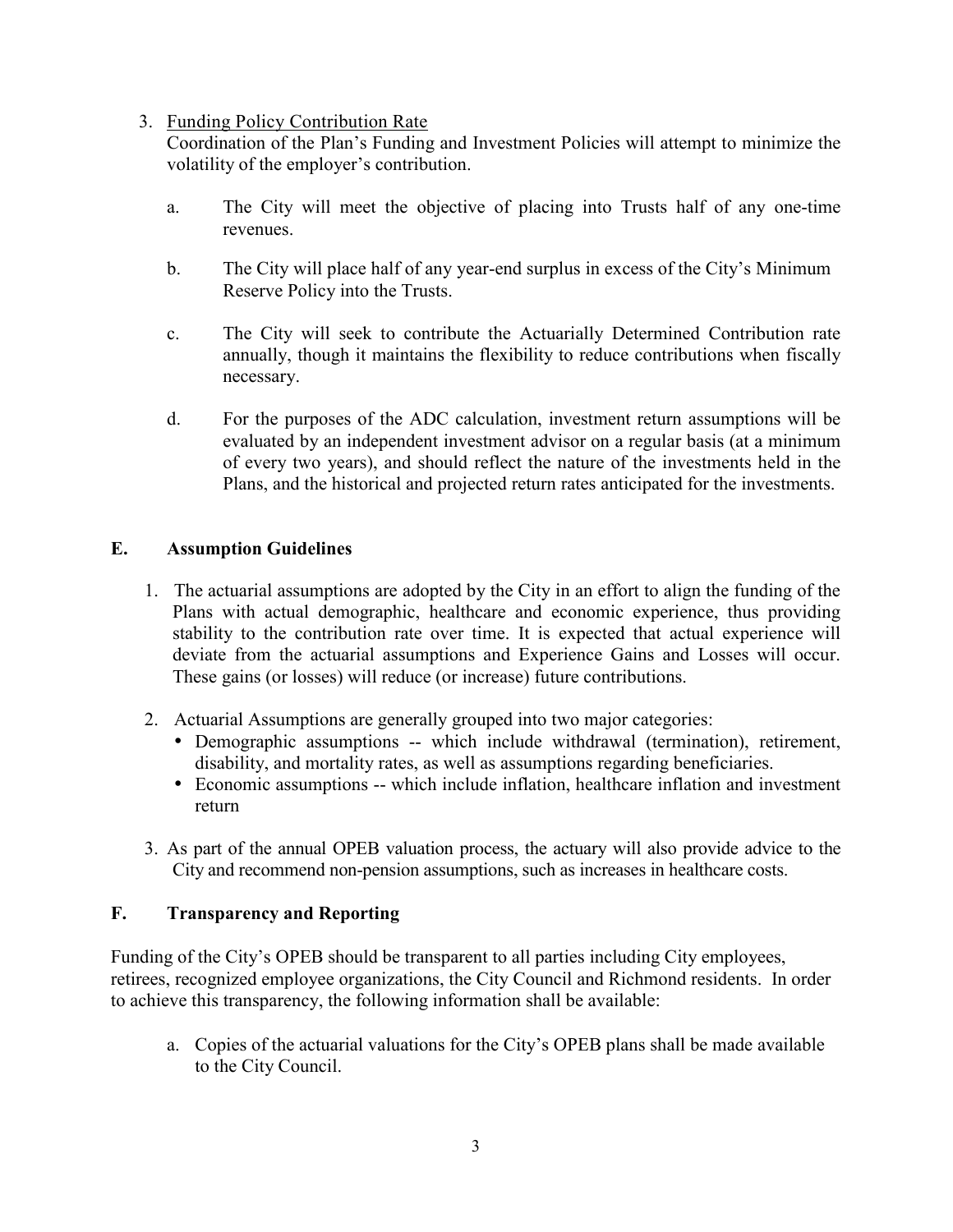- b. The City's Comprehensive Annual Financial Report (CAFR) shall be published on its website. This report includes information on the City's OPEB plans, contributions to the OPEB Trusts, and the funded status of the plans.
- c. The City's annual operating budget shall include appropriations for contributions to the OPEB Trusts and pay-go costs.

## **G. Review of Funding Policy**

Funding OPEB requires a long-term plan. The City will review this policy annually and make changes as necessary. Annually checking the actuarial valuations to determine if changes to this policy are necessary to ensure adequate resources are being accumulated to fund OPEB.

All aspects of this Policy and the individual factors in the calculation of the annual employer contribution rate which is the result of the above process are subject to the review and approval of the Board and are subject to change, in whole and in part, if deemed appropriate and in the best interests of the Plan sponsor and participants.